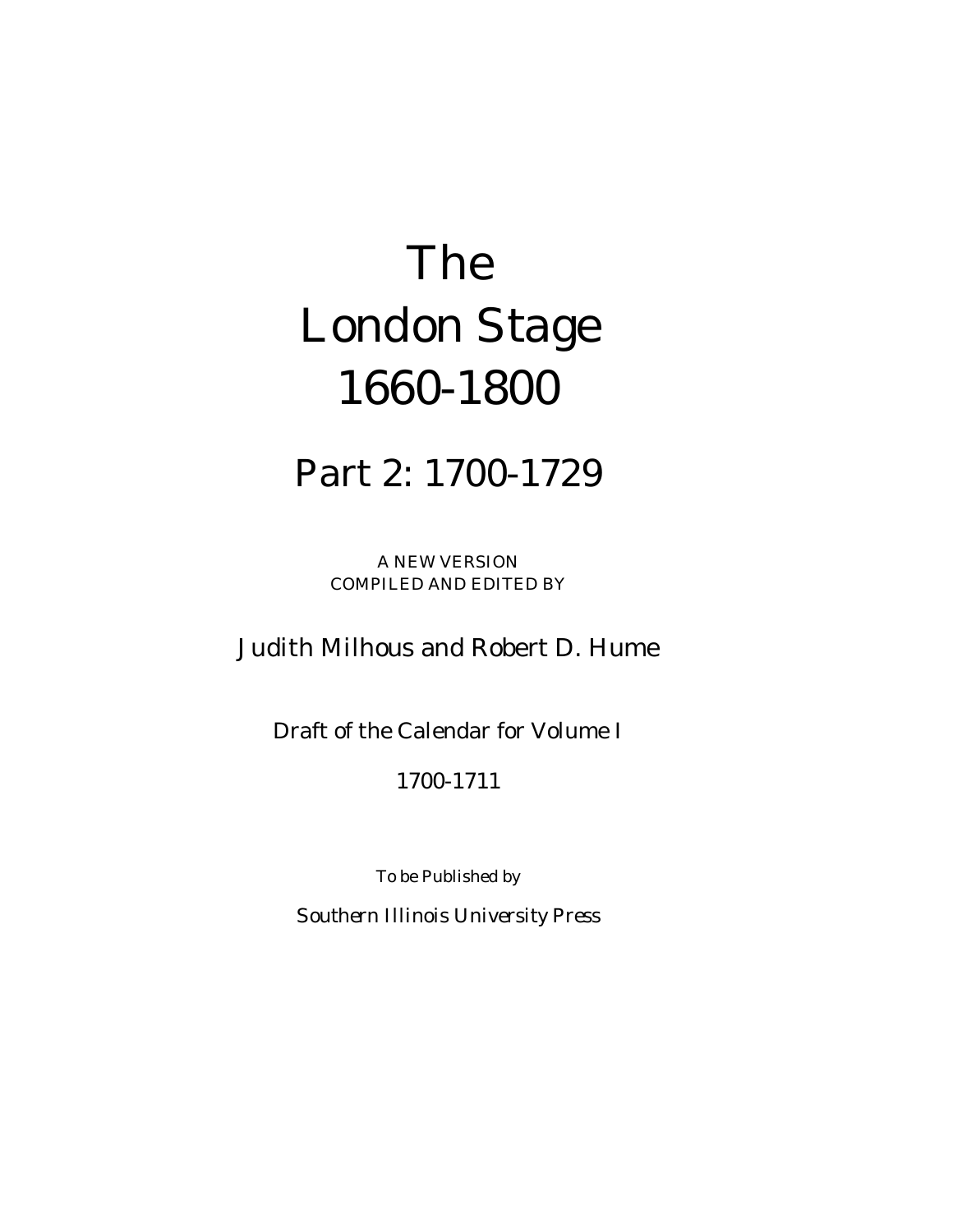#### *Preface to the Current Printout*

#### July 2001

What follows is a work in progress. The first eleven seasons of this new version of Part 2 of *The London* Stage was made publicly available in hard-copy form in the Folger, the Harvard Theatre Collection, the Bodleian, and the Theatre Museum in 1996, and in the British Library in 1999. That version was done on the Penn State mainframe in CMS/Script, and when that computer was taken out of service we had laboriously to reconstitute 750 pages of complex formatting in a microcomputer environment. Mainframe draft versions of all seasons through 1716-17 remain to be converted and completed, and rough drafts of seasons from 1717-18 through 1721-22 have been done directly in Microsoft Word. We will make additional seasons available on this website in PDF form as quickly as feasible.

 What the user will find here is basically a tidy draft. It is reasonably complete and it has been rough-proofed, but it has not been rigorously checked as it will have to be before it is put into "print" form. We are glad to make it available on this interim basis for any scholar in the field who may find it of use, but obviously even these early seasons are not as close to perfect as we hope eventually to make them. The season calendar for 1700 to 1711 will*,* we anticipate, constitute the text of the first printed volume, but the lengthy new "Introduction" which will precede it cannot be written until the calendar is complete.

The compilers will be extremely grateful to any user who communicates additions, corrections, or suggestions. They may be sent to:

Professor Judith Milhous Ph.D. Program in Theatre City University of New York, Graduate Center 365 Fifth Avenue New York, New York 10016-4309 E-mail: JMilhous@gc.cuny.edu

or to:

Professor Robert D. Hume Department of English Pennsylvania State University University Park, PA 16802 E-mail: Rob-Hume@psu.edu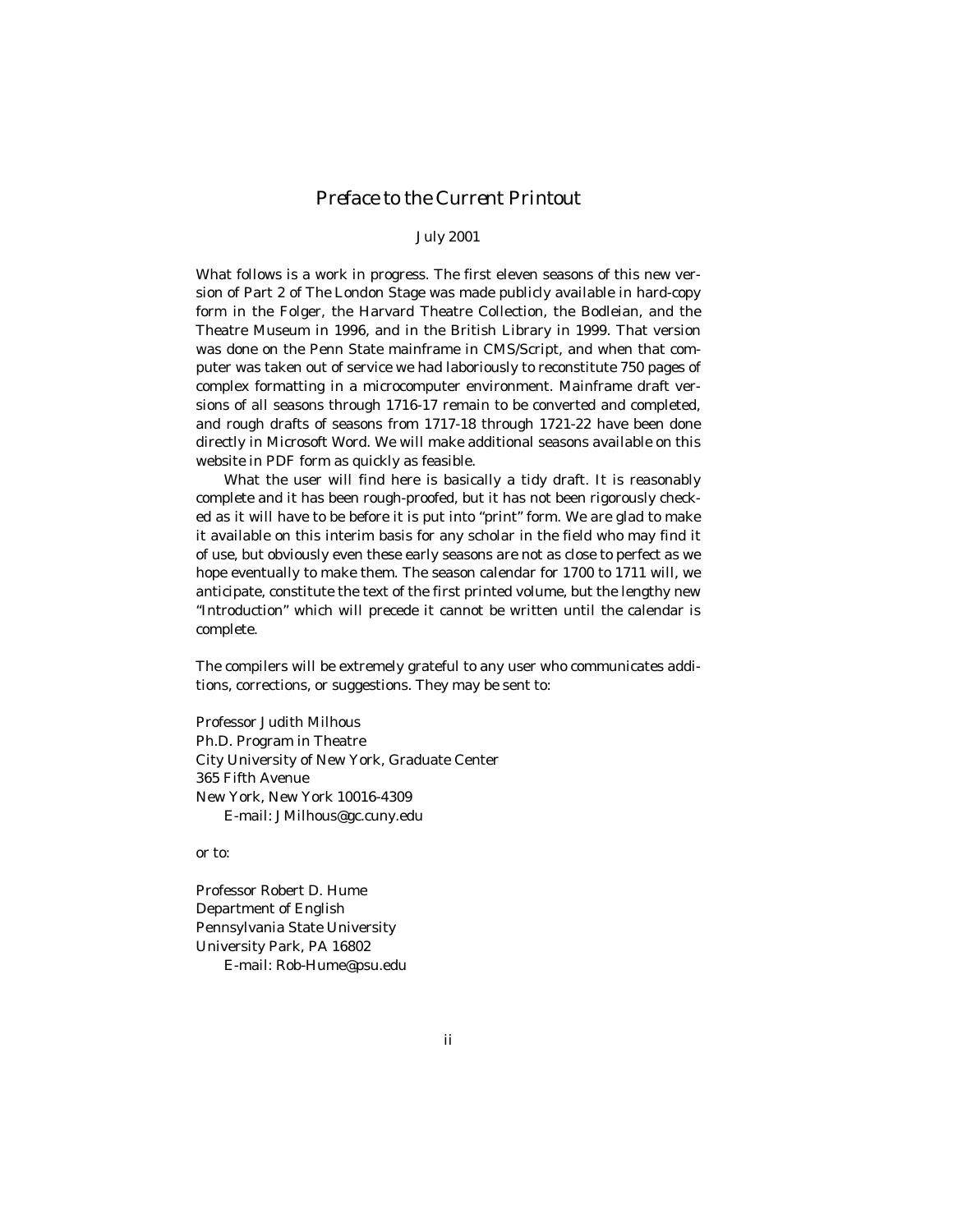#### *What is* **The London Stage***?*

The first published attempt at a performance calendar for the London theatre after the Restoration in 1660 was the Rev. John Genest's *Some Account of the English Stage from the Restoration in 1660 to 1830*, which appeared in 10 volumes in 1832. Considering the resources available to him, Genest's achievement was extraordinary, and his work remains useful. He had read a very large number of the plays, and his commentary is often astute. In the course of the next century, however, Genest's limitations became increasingly evident, and at the end of the Second World War several scholars had the idea of creating a new and better version of Genest's calendar. Pooling their efforts, they settled on a format and an editorial policy, working for some fifteen years before their first fruits saw print.

*The London Stage, 1660-1800* consists of five parts in eleven volumes which appeared in print (out of order) between 1960 and 1970, with a synoptic index that was completed nearly a decade later. Part 2 (1700-1729) appeared in 2 volumes in 1960, edited by Emmett L. Avery; Part 3 (1729-1747) in 2 volumes in 1961, edited by Arthur H. Scouten; Part 4 (1747-1776) in 1962 in 3 volumes, edited by George Winchester Stone, Jr.; Part 1 (1660-1700) in a single volume in 1965, with William Van Lennep's name on the title page, but both introduction and calendar done by Avery and Scouten; Part 5 (1776-1800) in 1970 (dated 1968) in 3 volumes, edited by Charles Beecher Hogan. The *London Stage Index,* compiled by Ben Ross Schneider, Jr., appeared in 1979. The publisher was Southern Illinois University Press, in 1960 still in its infancy. The founding Director, Vernon Sternberg, made a huge investment in the project, in which he took great pride.

*The London Stage* quickly became the basic tool in its field. The kinds of work that have been possible in the last generation have been vastly facilitated by the availability of an exhaustive, accurate calendar of the drama as it was actually performed. The existence of *The London Stage* has contributed not only to the study of plays, but to investigation of the lives and careers of the actors who performed them. The information it made available is fundamental to its notable successor and companion, *A Biographical Dictionary of Actors, Actresses, Musicians, Dancers, Managers, and Other Stage Personnel in London, 1660-1800,* by Philip H. Highfill, Jr., Kalman A. Burnim, and Edward A. Langhans, published by Southern Illinois in 16 volumes between 1973 and 1993. In a very real sense the existence of the *London Stage* made the *Biographical Dictionary* possible. Equally, however, we may now say that the existence of the *Biographical Dictionary* makes possible some fundamental improvements in *The London Stage,* most particularly in the identification and indexing of actors.

The original editors of *The London Stage* described their enterprise on their title pages as "A Calendar of Plays, Entertainments & Afterpieces together with Casts, Box-Receipts and Contemporary Comment compiled from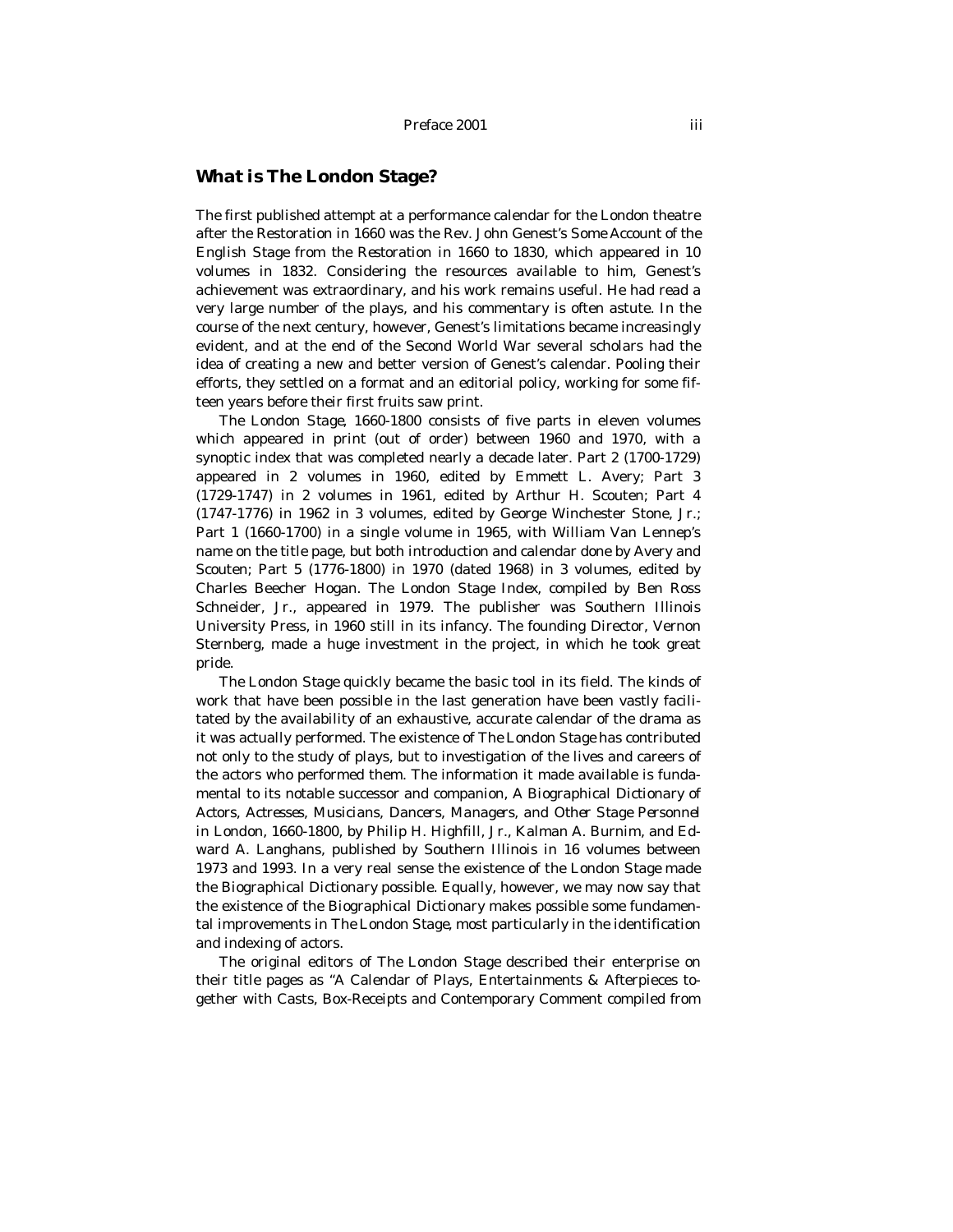the playbills, newspapers and theatrical diaries of the period." Italian operas were included, and early in the period so were most concerts. Until the latter part of the eighteenth century, relatively few playbills survive, with the result that most performances (and casts) are derived from newspaper advertisements (which increase rapidly in frequency after the foundation of the *Daily Courant* in 1702, and become virtually complete about 1706). A high proportion of the original calendar after that time consists of condensed representation of the newspaper ads.

In most respects, what the original editors set out to do, they did extremely well. By any standard, their calendar is close to exhaustive in its list of performances, and admirably accurate (if limited) in its presentation of casts. Box-receipts are faithfully reported when known. The introductions to each part (issued separately as paperback books) are wonderfully full, vivid, and detailed; they present a view of the London theatre by scholars who knew its nuts-and-bolts underside. What is perhaps best about *The London Stage is*  simply that the user can see at a glance what plays were performed at each theatre on any given day. Consequently one can study competition and competitive devices as they evolved, day by day, week by week, month by month. This was Genest's greatest failing: he presented a separate list for each theatre, making comparisons vastly more difficult. Someone studying (say) the Little Haymarket might prefer exclusive focus on that theatre's repertory. But for most scholarly purposes, knowing what the competition was doing is vital, and that is what *The London Stage* is ideally designed to make clear.

#### *Why a New Version of Part 2?*

The present enterprise had its origin in 1971 as what was intended to be a pamphlet of additions and corrections to Parts 1 and 2. Because virtually no playbills or newspaper bills exist for the period 1660-1700, we know no more than about 7 per cent of the performances that were given in these years (versus nearly 100 per cent after 1706). Part 1, in consequence, presents quite different problems in compilation, and even in the concept of what that initial volume ought to be. Part 2 is very much closer to 3, 4, and 5 in most respects, at least after the regular appearance of daily ads in the newspapers. But admirable as it is in many ways, Emmett Avery's Part 2 has some serious problems and deficiencies.

 Part 2 was the first published, and like many initial installments of major reference works, it suffered from being the guinea pig. The whole calendar was cut to the bone to save space, with the result that very little contemporary commentary was included—though these are the years of the *Tatler,* the *Spectator,* and the beginnings of arts coverage in newspapers. Avery did not even regularly quote or cite such obvious and important sources as John Downes' *Roscius Anglicanus* (1708) or the anonymous *A Comparison Between the Two Stages* (1702). Nor did he include any of the important Lord Chamberlain's documents concerning the theatre discovered in the 1920s and ex-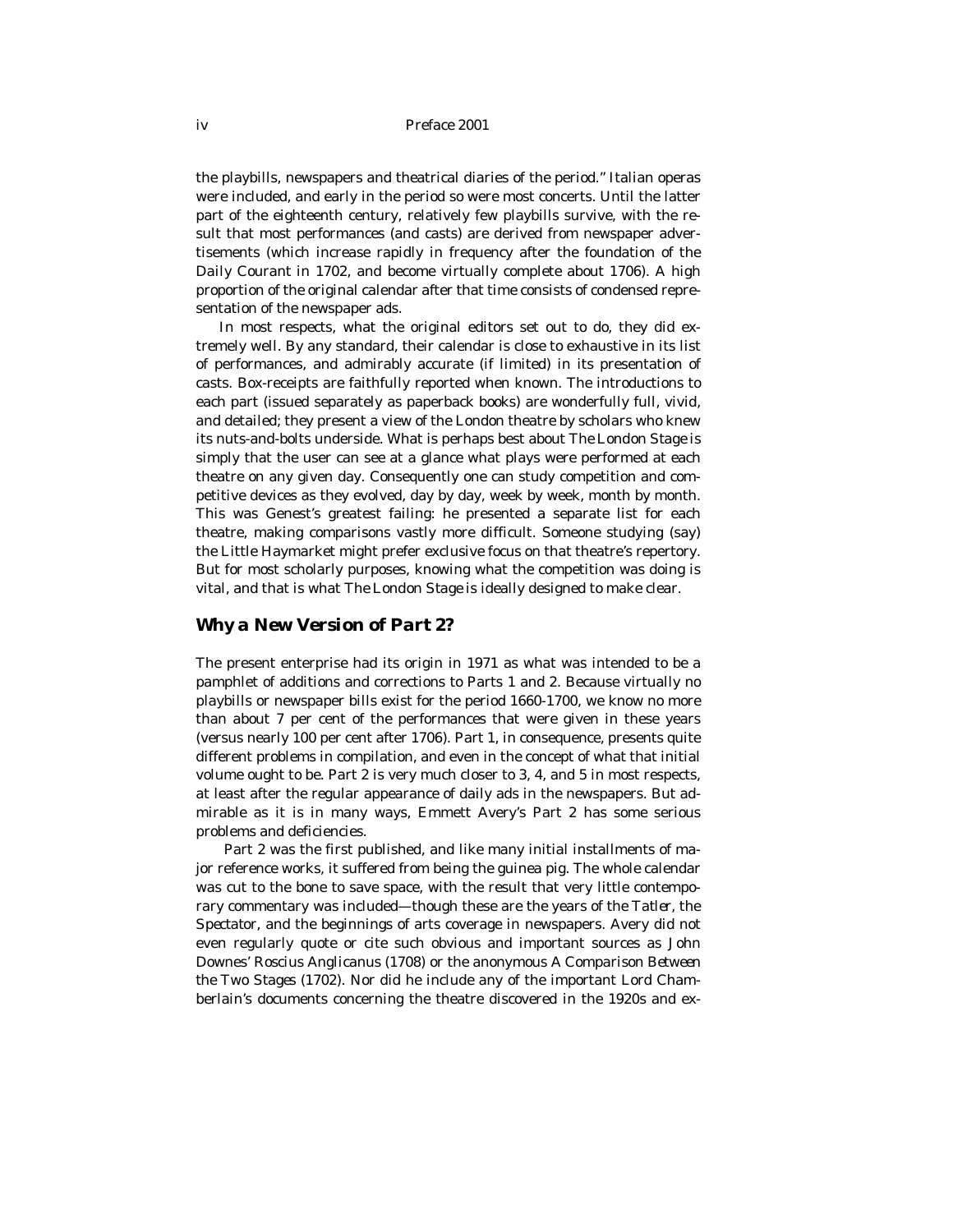cerpted by Allardyce Nicoll in his *History of English Drama, 1660-1900.*  Avery almost totally ignored the wealth of lawsuit information drawn on by Leslie Hotson in his classic account of *The Commonwealth and Restoration Stage* (1928). The original editorial policy was heavily skewed towards *drama*  history, with the result that a very large amount of *theatre* documentation was deliberately omitted.

 Most readers will be aware that over the last thirty or forty years a substantial amount of new theatrical material has been discovered, much of it in MS. The most notable single addition to our knowledge of the period covered in the present enterprise is the "Coke Papers," a collection dispersed at auction in 1876. Many of those papers were presumed to have been destroyed in the bombing of Nagasaki, and the collection was reassembled and published only long after Avery's death as *Vice Chamberlain Coke's Theatrical Papers, 1706-1715,* ed. Judith Milhous and Robert D. Hume (Carbondale: Southern Illinois University Press, 1982). Only a few new performances of plays have been added to the calendar in this version, even for the years 1700-1706, but very large amounts of contextual and theatrical information have been included. On many points of editorial policy the original *London Stage* improved substantially in the course of its development. Avery does not identify authors of plays, does not clearly indicate premières, and presents no survey of each company's new offerings in his season headnotes—all things that had become standard by the time of Hogan's Part 5. Avery's index was recognized as a disaster from the earliest reviews: quite aside from major errors, it does not include performers, which makes any study of their careers exceedingly difficult. (In Avery's defense, we should say that lacking the *Biographical Dictionary*—as yet unconceived—he felt that full disentanglement of actors' roles was impossible, especially for a theatrical family like the Bullocks.) The Schneider *Index* is only a very limited improvement, as it has major conceptual and factual shortcomings of its own and is of necessity based on a text that *deliberately suppressed* most casts. One of the space-saving devices adopted in the early parts of the original enterprise was what the editors called the "ladder," a system of cross-references which allowed them to give a cast for a play only once in a season, after which they merely referred to an earlier date (e.g., "As 11 October") or noted differences (e.g., "As 13 Feb., but Prue–Miss Younger"). This did save space, but rendered any attempt to study the activity of the performers extremely difficult, whether via index or working directly with the text itself.

#### *Features of this Version*

This new version of the calendar covers the ground that Avery covered, but it does so far more inclusively and presents primary materials with far less editorial intervention and compression. We should emphasize that this is not a "new edition" but an entirely new version, created from scratch. Virtually all items listed in our *A Register of English Theatrical Documents, 1660-1737* (2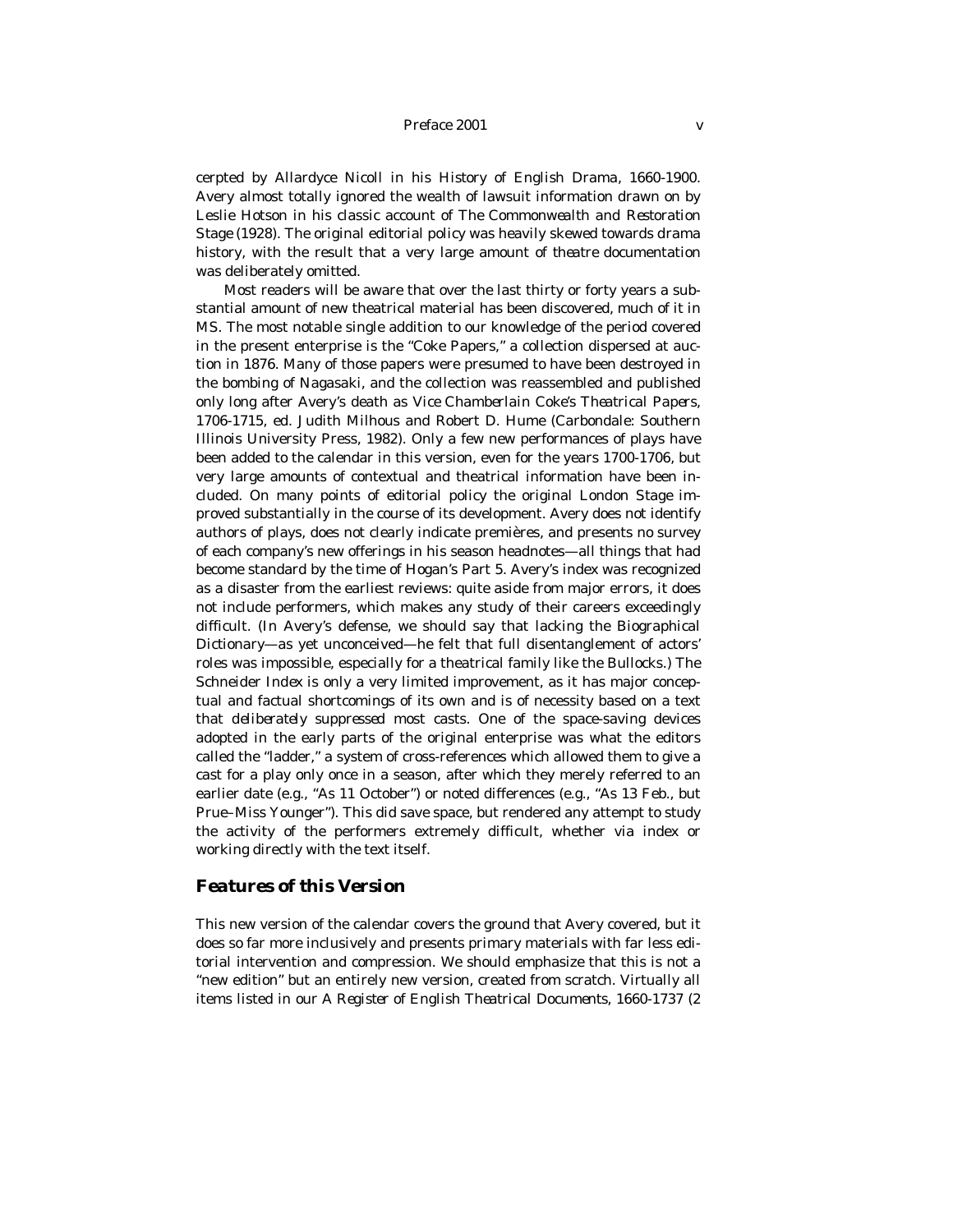vols., Southern Illinois University Press, 1991) are cited, excerpted, or printed here. As a result, a smaller proportion of the calendar text is derived from newspaper ads than was true in the 1960 version. We have, naturally, checked our results against Avery's and tried to benefit from his admirable work. But we have returned to the primary materials in all cases because we have a radically different editorial policy: our aim is to present a vastly fuller window on theatre operations, not merely a performance calendar.

(1) *Pagination*. The pagination of the present printout is purely temporary; pagination changes every time we run off a new copy. Users are welcome to cite this interim version, but the only helpful way of doing so will be to cite dates (or Season headnotes when appropriate) rather than pages.

(2) *Changes in entry format*. We have preserved the basic page layout of the original London Stage calendar (a very clear and helpful one), but with refinements and improvements, some of them adopted from Parts 1 and 5.

 —Premières of plays (both mainpieces and afterpieces) are signalled with a double-dagger (‡).

 —The authorship of every play is given if known. If an attribution is made in a playbill or a newspaper advertisement, then the author's name appears in parentheses, usually reproducing the formula of the ad, for example: (Written by Beaumont and Fletcher). If we have supplied the attribution, then it appears in square brackets, thus: [Beaumont and Fletcher]. If the attribution in an ad is wrong or misleading, we have given it from our source in parentheses and offered a correction in brackets.

 —If an original cast list separates male and female roles, we have divided them (as Hogan does) with a double slash (//).

 —Every entry for a performance is explicitly tied to a source, most often a newspaper ad on the day of performance. We name the newspaper at the end of the main entry (before advertisement details). If the date of the source newspaper is different from that of performance, we give the date of the newspaper issue. We have used the EEN copy unless another is specified.

 —The abandonment of the "ladder" (explained above) means that we repeat cast lists in full even on successive days. We regret the redundancy, but such duplication is unavoidable if we are to index all advertised appearances of each performer. Users should note that we index to pages rather than dates, and that more than one performance may be found on a page.

(3) *Editorial policy on "Entertainments."* We have reproduced far more of the advertisements than Avery did, and we have reproduced them far more literally. Especially for singing, dancing, and music, he saved space by summarizing (or omitting) many of the details specified in the original ads, and by simply saying "Singing" or "Singing as 15 November." To reproduce the total content of every bill for every day would be impractical, but we have tried to include all performer names and all substantive description of the ancillary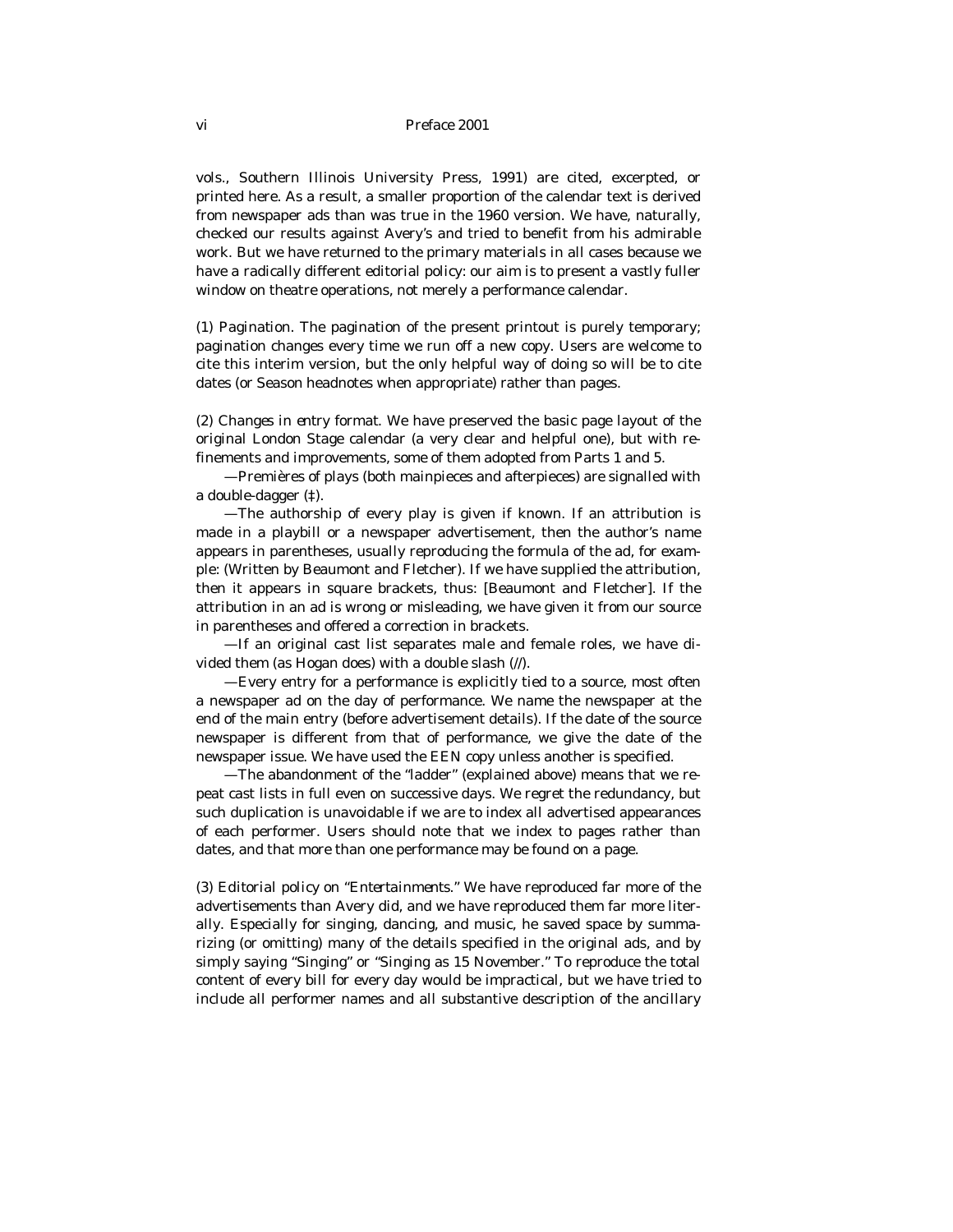entertainments given with every performance, however formulaic. Users may wish to note that we have followed copy more literally than Avery did. We retain eighteenth-century spelling, though we have silently corrected flagrant typos in printed sources and have supplied minimal punctuation for MSS that do not even put periods at the ends of sentences. We have generally *not,*  however, reproduced *italics* from our sources, since they are used so inconsistently by different printers in this period that the result of following copy blindly would be typographic chaos. Hence we have put titles in italics (however set in the original), but in most other cases have reduced italic type to roman.

(4) *Handling of printed editions*. Avery rarely used printed editions of plays unless he had no newspaper or playbill cast. Here we have given full bibliographic information on all known first editions (and on later editions if they contain new matter of use), reproduced the cast in full, noted the presence of prologue and epilogue, and specified the copy used. We have also quoted prefaces and dedications (sometimes at considerable length), if they contain critical commentary of import or discussion of acting and reception. We cannot claim to have obviated the need to consult front matter in the original editions, but we have tried to indicate which of them contain useful material.

(5) *Presentation of documents and commentary*. As with prefaces and dedications of plays, we have tried to steer a middle course. We have printed a large number of documents in full, especially when MSS are involved and there is no printed transcription available. In other cases we have printed extracts or summaries, and in some instances we have merely directed attention to material not included. Without attempting to reproduce all commentary in full, we have given at least excerpts from such sources as the *Tatler* and the *Spectator.* Our aim has been to make plain to users what sources exist and what sort of material is to be found in each instance. Unmediated presentation of eighteenth-century material is generally introduced with the term "Contemporary Comment"; our own observations (or summary and analysis of primary sources) are usually introduced with "Comment." The near-total lack of explanation of official "dark nights" is one of the more confusing deficiencies in Avery's version. We have tried, therefore, systematically to indicate (generally in italic comments centered on the page) gaps in the calendar—for example, the annual fast day for the martyrdom of King Charles I on 30 January and the many fast days proclaimed by the pious Queen Anne, on which the theatres were forced to remain closed.

(6) *Music and Concerts*. We have added a significant number of concerts to the calendar, and all ads for concerts are given in full rather than merely summarized. Publication of theatre music is now reported, as is the existence of songs or act music. In the final form of this calendar we intend to list all